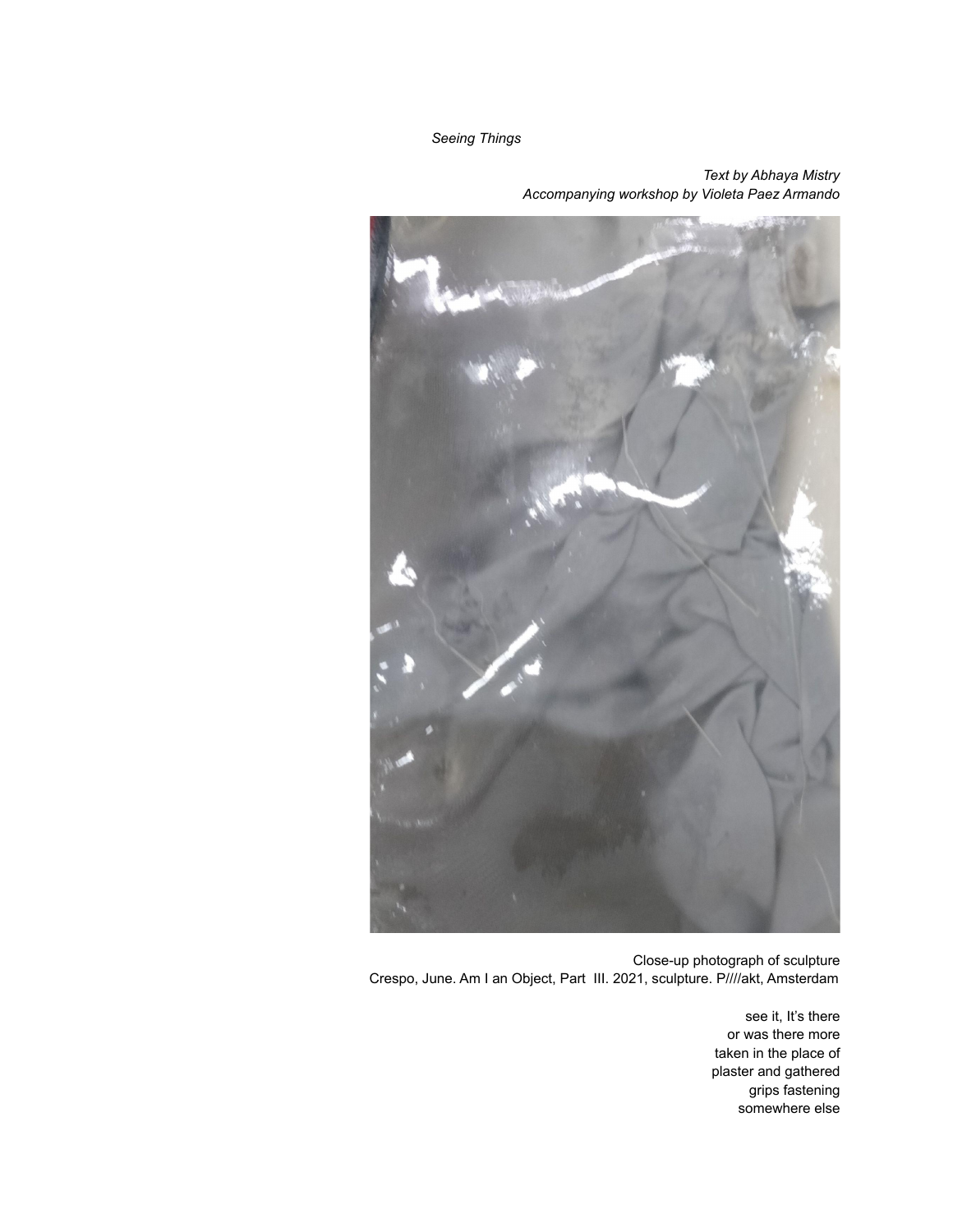*our perception creates a context for what we see*

I read this on a tote bag attached to the person sitting in front of me. I am struck by the order: perception preceding context, the becoming of what we see. In anatomical terms, perception is something that physically moves through the body, via the nervous system, after the sensory system has been stimulated. Perception can be thought of as a kind of organisation, it dwells from within a network being made by individual and collective processes of identifying and signifying. When perception is represented as uniformly directional or as an isolated event it can overlook its rhizomatic nature and reduce the ability to recognise the potential of how we might go on perceiving. Later, while still weighing this tote up, trying it on and thinking of the ways it might slip off, I go looking for its linguistic origins. I find its root from the Latin word–*perceptio,* which can be translated as gathering or receiving. Something made from the non-singular, so I reach to loop from its tail–

*what we see creates a context for our perception*

*our perception creates a context for what we see*

The opening of *Am I an Object, Part lll* and the accompanying writing deadline occur during a moment of prolonged intensity. An intensity that is difficult to place in time because it is ongoing. An intensity that brings into sharper focus our collective vulnerabilities and our collective reliances. An intensity that is renegotiating the duties and desires of the self and its entanglement with others. This intensity, the weight and scale of it, is multiply mediated and pulses through our context(s), perception(s) and ability to see. We feel it, the same, we feel it, differently. To ask, as P////AKT does through the program of 2021: *Am I an Object?* Is a question of relations, of how we are and how we might move through.

/

In a dotted line–one, two, three–a series of bulbous objects are posited on one side of the gallery floor. They are reproductive in shape, like an egg but unwhole, multi-chambered, large and bone white. What could be kept inside? What would remain in the cavity? On the first of these calcified shells, there were layers of belting wrapped loosely around the outside. Fixed to this makeshift harness was part of a found garment partially covering the side. The last one contained a bundle of fabric which was observed at ground level through a hole in the shell. I walked in circles around them finding myself kneeling at the middle one to observe the bouquet of flowering gladiolus stems that resided there. The red flowers left brown markings on the interior base of the object. Had the flowers been brushed against the base before coming to rest there? I think of the motion the hand might have made in this intimate gesture. The stems are yellowing slightly and poke half in and half out in a thick diagonal line through the opening.

The orifice is an opening. It is an expressive location where things might enter, resist, be remembered or discharged. At the opening of the exhibition, I moved around the sculptures with the strange sensation that I was passing through the body of something. I felt little resistance to such an invitation. There were hard and soft chambers that built material tension in the pieces. Sheets of resin, hard plaster shells, styrofoam with slack and more vulnerable materials hanging or otherwise placed inside. Exterior surfaces had been cut out from or appeared in various states of opacity that contributed to the feeling that something was being obscured and something was being revealed and it was in this ambiguous space between layered surfaces, gaps, holes and hollowed out forms that the objects invited you to sense. A workshop organised by Violeta Paez Armando in conversation with June Crespo was held on the

/